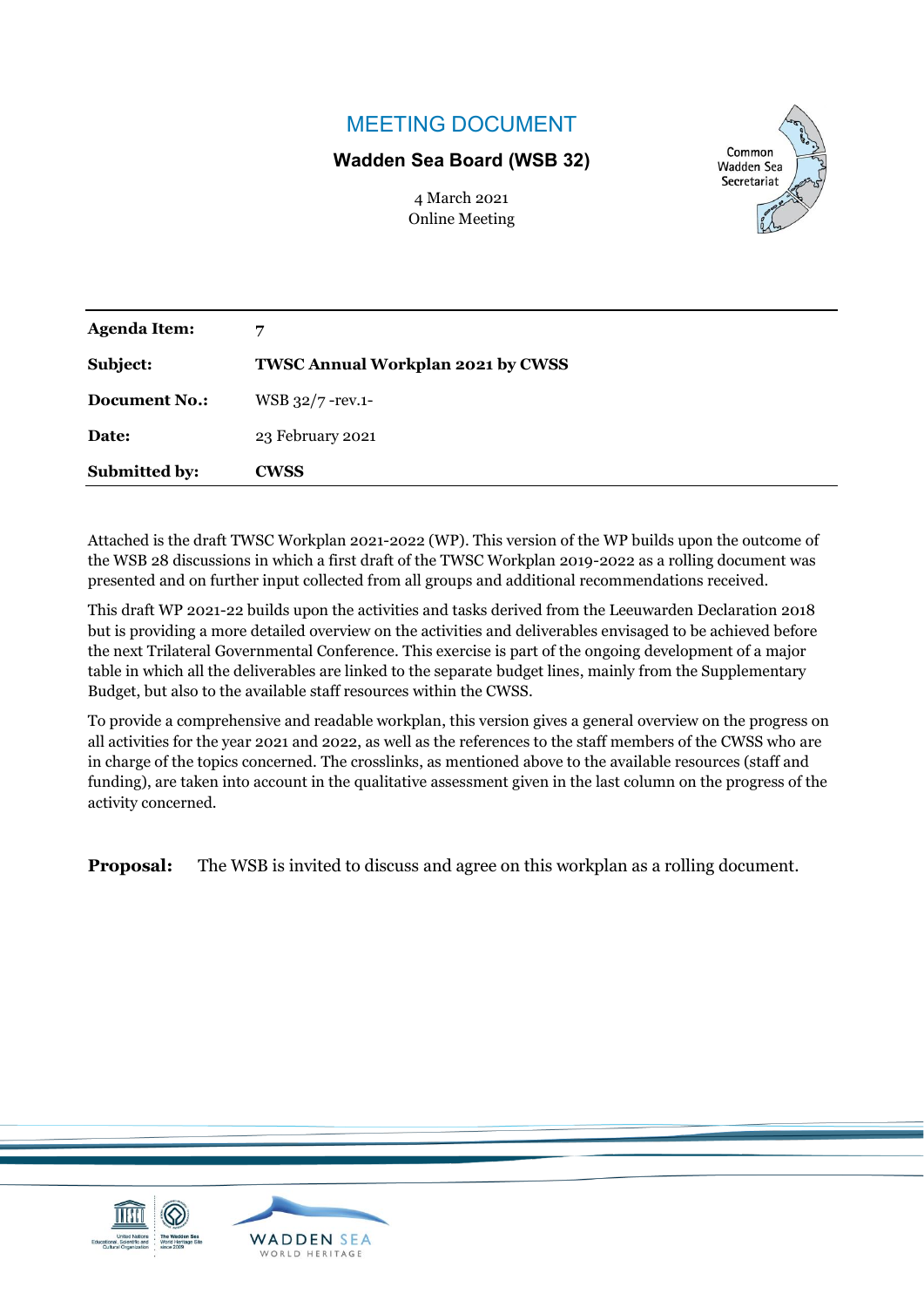## CWSS Workplan 21-22 (v.February 2021)

| <b>§LD</b><br>(full text<br>visible as<br>comment) | <b>Activities / Deliverables from approved</b><br>TWSC WORKPLAN 2019-22 and additional 2021 2022<br>products/events/projects |      |      | <b>Section</b><br>(as in supplemantary budget) | <b>Sub-Theme</b><br>(as in supplementary budget)                      | <b>Planned activities/deliverables</b>                                                                                                                                                         | Responsible<br>at CWSS<br>$\bullet$<br>局 | <b>Status</b> |
|----------------------------------------------------|------------------------------------------------------------------------------------------------------------------------------|------|------|------------------------------------------------|-----------------------------------------------------------------------|------------------------------------------------------------------------------------------------------------------------------------------------------------------------------------------------|------------------------------------------|---------------|
|                                                    | Establish, adapt or extend existing partnership<br>programmes                                                                | 2021 |      | <b>World Heritage</b>                          | Partnership development / Partnership Hub                             | New partner categories in DK, partner programme in NL in<br>preparation, adaptation of programmes in D                                                                                         | HM                                       | in progress   |
|                                                    | Establish, adapt or extend existing partnership<br>programmes                                                                |      |      | 2022 World Heritage                            | Partnership development / Partnership Hub                             | New partner categories in DK, partner programme in NL in<br>preparation, adaptation of programmes in D                                                                                         | HM                                       | scheduled     |
|                                                    | <b>Establish World Heritage Foundation</b>                                                                                   | 2021 |      | <b>World Heritage</b>                          | Establishment of a trilateral Wadden Sea World Heritage<br>Foundation | Draft Statutes developed, Support for communication and<br>engagement work and advice: advice on several (legal) and<br>administrative (trans)national issues                                  | BB                                       | in progress   |
|                                                    | <b>Establish World Heritage Foundation</b>                                                                                   |      | 2022 | <b>World Heritage</b>                          | Establishment of a trilateral Wadden Sea World Heritage<br>Foundation | Statutes developed, Foundation Council/Board installed. Support for<br>communication and engagement work and advice: advice on several<br>(legal) and administrative (trans)national issues    | BB                                       | in progress   |
|                                                    | Develop Framework of a transnational partnership<br>scheme                                                                   | 2021 |      | <b>World Heritage</b>                          | Partnership development / Partnership Hub                             | Development of transnational partnership scheme                                                                                                                                                | HM                                       | scheduled     |
| $\mathbf{2}$                                       | Finalization of evaluation of pilot phase                                                                                    | 2021 |      | <b>World Heritage</b>                          | Partnership development / Partnership Hub                             | Evaluation of pilot phase in 2022 (before TGC).                                                                                                                                                | CN                                       | scheduled     |
| $2^{\circ}$                                        | Finalization of evaluation of pilot phase                                                                                    |      | 2022 | <b>World Heritage</b>                          | Partnership development / Partnership Hub                             | Evaluation of pilot phase in2022 (before TGC).                                                                                                                                                 | CN                                       | scheduled     |
| $2^{\circ}$                                        | Development of the Partnership Hub                                                                                           | 2021 |      | <b>World Heritage</b>                          | Partnership development / Partnership Hub                             | Establishment of partnership hub. Engaging further strategic partner<br>and development of joint projects                                                                                      | CN                                       | in progress   |
| $\mathbf{2}$                                       | Development of the Partnership Hub                                                                                           |      |      | 2022 World Heritage                            | Partnership development / Partnership Hub                             | Establishment of partnership hub. Engaging further strategic partner<br>and development of joint projects                                                                                      | CN                                       | in progress   |
| $\mathbf{2}$                                       | <b>Mid-Term Evaluation</b>                                                                                                   | 2021 |      | <b>World Heritage</b>                          | Partnership development / Partnership Hub                             | Evaluation in summer 2021                                                                                                                                                                      | CN                                       | scheduled     |
| $\overline{2}$                                     | At least five long-term Partnership Agreements in<br>place                                                                   |      |      | 2022 World Heritage                            | Partnership development / Partnership Hub                             | Five long-term Partnership Agreements in place                                                                                                                                                 | CN                                       | in progress   |
|                                                    | <b>Development draft SIMP</b>                                                                                                | 2021 |      | <b>World Heritage</b>                          | <b>SIMP</b>                                                           | Draft SIMP developed following agreed preliminary structure,<br>including key topics. Overseen by TG-WH, in collaboration with TG-<br>MA, TG-M, NG-ST, NG-E, EG-C                              | <b>SL</b>                                | scheduled     |
| 3                                                  | Draft SIMP development: consultation phase and<br>pilot implementation                                                       | 2021 |      | <b>World Heritage</b>                          | <b>SIMP</b>                                                           | Working phase with site-managers to finish the content of the SIMP,<br>followed by endorsement of WSB and formal consultation phase with<br>advisory boards                                    | <b>SL</b>                                | scheduled     |
|                                                    | Draft SIMP final review, update and edit                                                                                     |      |      | 2022 World Heritage                            | <b>SIMP</b>                                                           | Review SIMP including input from site managers and consultation<br>phase, edit and layout                                                                                                      | <b>SL</b>                                | scheduled     |
| 3                                                  | Adoption: Final SIMP and submission to UNESCO                                                                                |      |      | 2022 World Heritage                            | <b>SIMP</b>                                                           | Concise SIMP document with an overview of the management<br>system and agreements to improve collaboration on the key topics<br>and online microsite with complementary background information | <b>SL</b>                                | in progress   |
|                                                    | <b>STS Action Plan</b>                                                                                                       | 2021 |      | <b>World Heritage</b>                          | <b>STS</b>                                                            | Evaluation WS February 21, Drafting WS September 21                                                                                                                                            | <b>AD</b>                                | in progress   |
|                                                    | <b>STS Action Plan</b>                                                                                                       |      | 2022 | <b>World Heritage</b>                          | <b>STS</b>                                                            | Finalize and implement new STS Action Plan                                                                                                                                                     | <b>AD</b>                                | scheduled     |
|                                                    | <b>STS Action Plan</b>                                                                                                       | 2021 |      | World Heritage                                 | Conceptualizing Capacity Building (NG-ST Action Plan 2.2.)            | Desk Research by consultant combined with a (Digital) Workshop<br>with relevant parties. Pre-requireremt for the planned Knowledge<br>Exchange Platform (PROWAD LINK, WP 6)                    | <b>AD</b>                                | scheduled     |
|                                                    | <b>STS Action Plan</b>                                                                                                       | 2021 |      | <b>World Heritage</b>                          | Implementation of NG-ST Action Plan: Sustainable<br>Transport (5)     | A workshop/symposium to exchange experiences and vision on<br>sustainable transport in connection with WSWH with external experts<br>(NG-ST Action Plan 5)                                     | <b>AD</b>                                | scheduled     |
|                                                    | Brochure on added values of sustainable tourism                                                                              | 2021 |      | <b>World Heritage</b>                          | <b>PROWAD Link Project</b>                                            | WP 5.9 lead LKN.SH NPV. Facilitation of exchange with NG-ST.                                                                                                                                   | AD                                       | in progress   |
| 5                                                  | <b>Arctic Cooperation</b>                                                                                                    | 2021 |      | International Cooperation                      | Wadden Sea Flyway Initiative                                          | WSFI Arctic report and workshop in Yamal, Russia                                                                                                                                               | KM                                       | in progress   |
| 5                                                  | Specific sites flyway count                                                                                                  | 2021 |      | International Cooperation                      | Wadden Sea Flyway Initiative                                          | Main sites along flyway will be counted                                                                                                                                                        | KM                                       | in progress   |
| $5\phantom{.0}$                                    | <b>Capacity Building Project</b>                                                                                             | 2021 |      | International Cooperation                      | Wadden Sea Flyway Initiative                                          | Capacity building of WH sites along EAF/training courses/application<br>proposal for IKI project                                                                                               | KM                                       | in progress   |
| 5                                                  | <b>Capacity Building Project</b>                                                                                             | 2021 |      | International Cooperation                      | Wadden Sea Flyway Initiative                                          | Evaluation of the outcomes of previous capacity building activities                                                                                                                            | KM                                       | scheduled     |
|                                                    | <b>Website/Microsite Flyway</b>                                                                                              | 2021 |      | International Cooperation                      | Wadden Sea Flyway Initiative                                          | <b>Finalize Microsite</b>                                                                                                                                                                      | KM                                       | in progress   |
| 5                                                  | <b>Arctic Cooperation</b>                                                                                                    |      |      | 2022 International Cooperation                 | Wadden Sea Flyway Initiative                                          | follow up on 2021 workshop                                                                                                                                                                     | KM                                       | scheduled     |
| $5^{\circ}$                                        | <b>Integral Flyway Assessment Report 2020</b>                                                                                | 2021 |      | International Cooperation                      | Wadden Sea Flyway Initiative                                          | Flyway Assessment Report 2020<br>Capacity building of WH sites along EAF/training courses/supporting                                                                                           | KM                                       | scheduled     |
| $5^{\circ}$                                        | <b>Capacity Building Project</b>                                                                                             |      | 2022 | International Cooperation                      | Wadden Sea Flyway Initiative                                          | specific site                                                                                                                                                                                  | KM                                       | scheduled     |
| 5                                                  | Specific sites flyway count                                                                                                  |      | 2022 | International Cooperation                      | Wadden Sea Flyway Initiative                                          | Main sites along flyway will be counted                                                                                                                                                        | KM                                       | scheduled     |
|                                                    | <b>Youth Conference</b>                                                                                                      | 2021 |      | <b>World Heritage</b>                          | <b>Youth Conference</b>                                               | Preparatory activities towards Youth Conference                                                                                                                                                | <b>AD</b>                                | scheduled     |
| -6                                                 | <b>Youth Conference</b>                                                                                                      |      |      | 2022 World Heritage                            | <b>Youth Conference</b>                                               | Youth Conference in connection to MC                                                                                                                                                           | <b>AD</b>                                | scheduled     |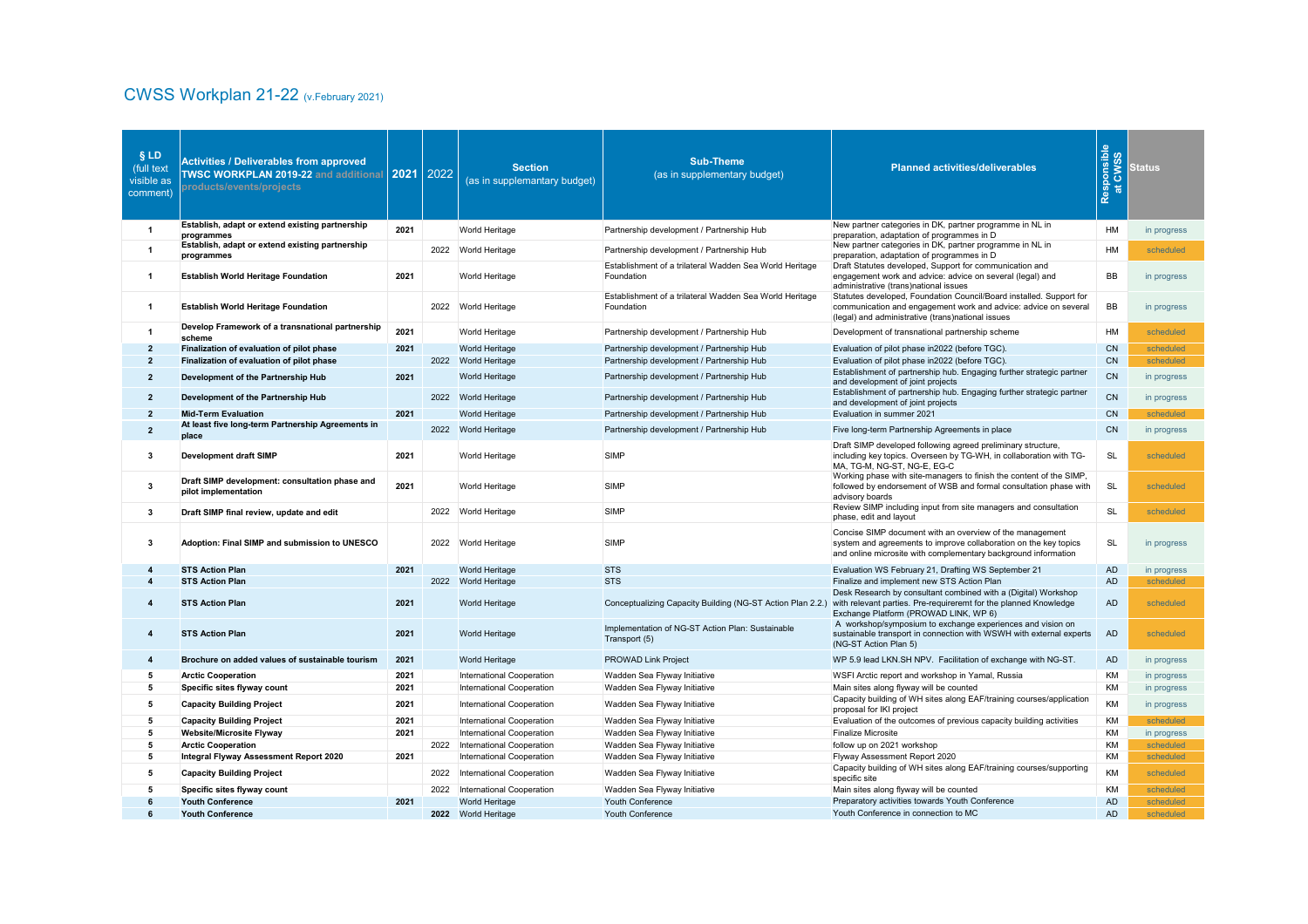|    | <b>IWSS</b>                                                                         | 2021 |      | <b>World Heritage</b>       | <b>WH Education Strategy</b>                                     | See work progamme: https://www.waddensea-<br>worldheritage.org/system/files/wsb-29-5-10-2-<br>trilateral_education_work_programme.pdf                                                                                                                                                                                        | AB/AD         | in progress |
|----|-------------------------------------------------------------------------------------|------|------|-----------------------------|------------------------------------------------------------------|------------------------------------------------------------------------------------------------------------------------------------------------------------------------------------------------------------------------------------------------------------------------------------------------------------------------------|---------------|-------------|
|    | <b>IWSS</b>                                                                         |      |      | 2022 World Heritage         | <b>WH Education Strategy</b>                                     | See work progamme: https://www.waddensea-<br>worldheritage.org/system/files/wsb-29-5-10-2-<br>trilateral_education_work_programme.pdf                                                                                                                                                                                        | AB            | scheduled   |
|    | <b>Update of WH Strategy Roadmap</b>                                                | 2021 |      | <b>World Heritage</b>       | <b>UNESCO World Heritage Centre</b>                              | Update and implementation of roadmap with current work plan and<br>projects                                                                                                                                                                                                                                                  | HM            | scheduled   |
|    | <b>Update of WH Strategy Roadmap</b>                                                |      |      | 2022 World Heritage         | <b>UNESCO World Heritage Centre</b>                              | Update and implementation of roadmap with current work plan and                                                                                                                                                                                                                                                              | HM            | scheduled   |
|    | <b>WH Brand Management</b>                                                          | 2021 |      | <b>World Heritage</b>       | <b>PROWAD Link Project</b>                                       | projects<br>PROWAD Link Project work package activity: Brand Activation and                                                                                                                                                                                                                                                  | <b>AD</b>     | scheduled   |
|    |                                                                                     |      |      |                             |                                                                  | Management. Co-funding of CWSS (see project work plan)                                                                                                                                                                                                                                                                       |               |             |
| 10 | <b>ITB</b>                                                                          | 2021 |      | <b>World Heritage</b>       | <b>ITB</b>                                                       | Presentation of PROWAD LINK only with basic virtual package and<br>30 minutes slot at online ITB Convention. Resigned of participating as<br>WSWH due to unforeseen high cost instead development of concept<br>for a virtual event platform for networking & engagement.                                                    | <b>AD</b>     | in progress |
| 10 | <b>ITB</b>                                                                          |      | 2022 | <b>World Heritage</b>       | <b>ITB</b>                                                       | Awareness raising platform Word Heritage stand at ITB (showcasing<br>the trilateral cooperation, non- commercial with partners from<br>regional, national or international level as UNESCO).                                                                                                                                 | AD            | scheduled   |
| 10 | <b>WH Marine Programme (joint activities)</b>                                       | 2021 |      | <b>World Heritage</b>       | <b>UNESCO World Heritage Centre</b>                              | Focus will be on exchange of experiences via webinars of online<br>network meetings. A closer cooperation with the bi-monthly Marine<br>Sites Managers online meeting is envisaged.                                                                                                                                          | HM            | scheduled   |
| 10 | <b>WH Marine Programme (joint activities)</b>                                       |      | 2022 | <b>World Heritage</b>       | <b>UNESCO World Heritage Centre</b>                              | Exchange with Marine Sites Managers network. Participation of<br>triennal conference. Presentation Marine Programm at TGC                                                                                                                                                                                                    | HM            | scheduled   |
| 11 | <b>Review + Programme</b>                                                           | 2021 |      | <b>World Heritage</b>       | Evaluation of TWSC communication strategy                        | Second phase: with support of external agency evaluation in<br>workshop (alternative: interviews) with TWSC member organisations<br>develop updates for said elements; preparatory work for SIMP<br>chapter on communication + relaunch of Wadden Sea Ecosystem<br>layout to match current TWSC design (e.g. annual report). | AB            | scheduled   |
| 11 | <b>Review + Programme</b>                                                           |      | 2022 | <b>World Heritage</b>       | Evaluation of TWSC communication strategy                        | Second phase: with support of external agency evaluation in<br>workshop (alternative: interviews) with TWSC member organisations<br>develop updates for said elements; preparatory work for SIMP<br>chapter on communication + relaunch of Wadden Sea Ecosystem<br>layout to match current TWSC design (e.g. annual report). | AB            | scheduled   |
| 11 | Social media strategy                                                               | 2021 |      | <b>World Heritage</b>       | <b>WH Social Media</b>                                           | Implementation of social media strategy and annual workshop to<br>improve social media experts network across TWSC partners with<br>support of external expertise                                                                                                                                                            | AB            | scheduled   |
| 11 | Social media strategy                                                               |      | 2022 | <b>World Heritage</b>       | <b>WH Social Media</b>                                           | Implementation of social media strategy and annual workshop to<br>improve social media experts network across TWSC partners with<br>support of external expertise                                                                                                                                                            | AB            | scheduled   |
| 12 | <b>Breeding bird trend report</b>                                                   |      | 2022 | <b>Ecosystem Management</b> | <b>Breeding Bird Action Plan</b>                                 | Trend and status breeding birds up to 2019                                                                                                                                                                                                                                                                                   | KM            | scheduled   |
| 12 | <b>Migratory bird trend report</b><br>Workshop on protection of habitats and zoning | 2021 |      | Ecosystem Management        | <b>Migratory Birds</b>                                           | Report on status trends of migratory birds<br>Joint workshops between JMBB/JMMB and EG saltmarshes and                                                                                                                                                                                                                       | KM            | scheduled   |
| 12 | rules; management guidelines                                                        | 2021 |      | Ecosystem Management        | <b>Breeding Birds</b>                                            | dunes, report                                                                                                                                                                                                                                                                                                                | KM            | scheduled   |
| 12 | <b>Breeding success report</b>                                                      | 2021 |      | Ecosystem Management        | <b>Breeding Birds</b>                                            | Updated report on the rbeeding success of selected bird species in<br>the Wadden sea up to 2019                                                                                                                                                                                                                              | KM            | scheduled   |
| 12 | <b>Evaluation and update of BB Action Plan</b>                                      | 2021 |      | Ecosystem Management        | <b>Breeding Bird Action Plan</b>                                 | Assessment of changes in the breeding bird cycle, determine<br>differences in monitoring methods                                                                                                                                                                                                                             | KM            | in progress |
| 12 | <b>Adaption of update of BB Action Plan</b>                                         |      | 2022 | Ecosystem Management        | <b>Breeding Bird Action Plan</b>                                 | New guidelines for breeding bird monitoring                                                                                                                                                                                                                                                                                  | KM            | scheduled   |
| 13 | ToR and work programme for EG Fish                                                  | 2021 |      | Ecosystem Management        | Swimway coordination and implementation of the Swimway<br>vision | <b>ToR</b>                                                                                                                                                                                                                                                                                                                   | JB            | completed   |
| 13 | <b>Website/Microsite SWIMWAY</b>                                                    | 2021 |      | <b>Ecosystem Management</b> | Swimway coordination and implementation of the Swimway<br>vision | Assignment external coordinator / funding stragtey / common project<br>proposal / workshops                                                                                                                                                                                                                                  | $\mathsf{JB}$ | in progress |
| 13 | Recommendation for operational fish monitoring<br>programme(s) under TMAP           | 2021 |      | <b>Ecosystem Management</b> | <b>TMAP</b>                                                      | Workshops                                                                                                                                                                                                                                                                                                                    | JB            | in progress |
| 13 | Progress towards reaching the trilateral fish<br>targets                            |      | 2022 | <b>Ecosystem Management</b> | Swimway vision                                                   | Funding stragtey / common project proposal / workshops                                                                                                                                                                                                                                                                       | JB            | scheduled   |
| 13 | <b>QSR thematic report fish</b>                                                     | 2021 |      | <b>Ecosystem Management</b> | <b>QSR</b>                                                       | QSR thematic report fish                                                                                                                                                                                                                                                                                                     | JB            | in progress |
| 13 | <b>Communication platform</b>                                                       |      | 2022 | <b>Ecosystem Management</b> | Swimway vision                                                   | Funding stragtey / common project proposal / workshops                                                                                                                                                                                                                                                                       | JB            | scheduled   |
| 13 | Activity plan for implementation of Swimway Vision<br>and Action Programme          | 2021 |      | Ecosystem Management        | Swimway vision                                                   | Assignment external coordinator / funding stragtey / common project<br>proposal / workshops                                                                                                                                                                                                                                  | JB            | scheduled   |
| 14 | <b>Management Workshop</b>                                                          | 2021 |      | Ecosystem Management        | <b>SIMP</b>                                                      | Managers workshops in the framwork of the SIMP in the working<br>phase with site managers                                                                                                                                                                                                                                    | <b>SL</b>     | scheduled   |
| 14 | <b>Wardening Workshop</b>                                                           | 2021 |      | Ecosystem Management        | Wardening                                                        | Workshop                                                                                                                                                                                                                                                                                                                     | JB            | scheduled   |
| 15 | <b>SMP evaluation an update</b>                                                     | 2021 |      | <b>Ecosystem Management</b> | <b>SMP</b>                                                       | <b>Evaluation of SMP</b>                                                                                                                                                                                                                                                                                                     | KM            | scheduled   |
| 15 | <b>Adoption of updated SMP</b>                                                      |      | 2022 | <b>Ecosystem Management</b> | <b>SMP</b>                                                       | final SMP 2022-20xx ready for being adopted                                                                                                                                                                                                                                                                                  | KM            | scheduled   |
| 15 | <b>Harbour seal workshop</b>                                                        | 2021 |      | <b>Ecosystem Management</b> | Harbour seals                                                    | Workshop                                                                                                                                                                                                                                                                                                                     | <b>KM</b>     | scheduled   |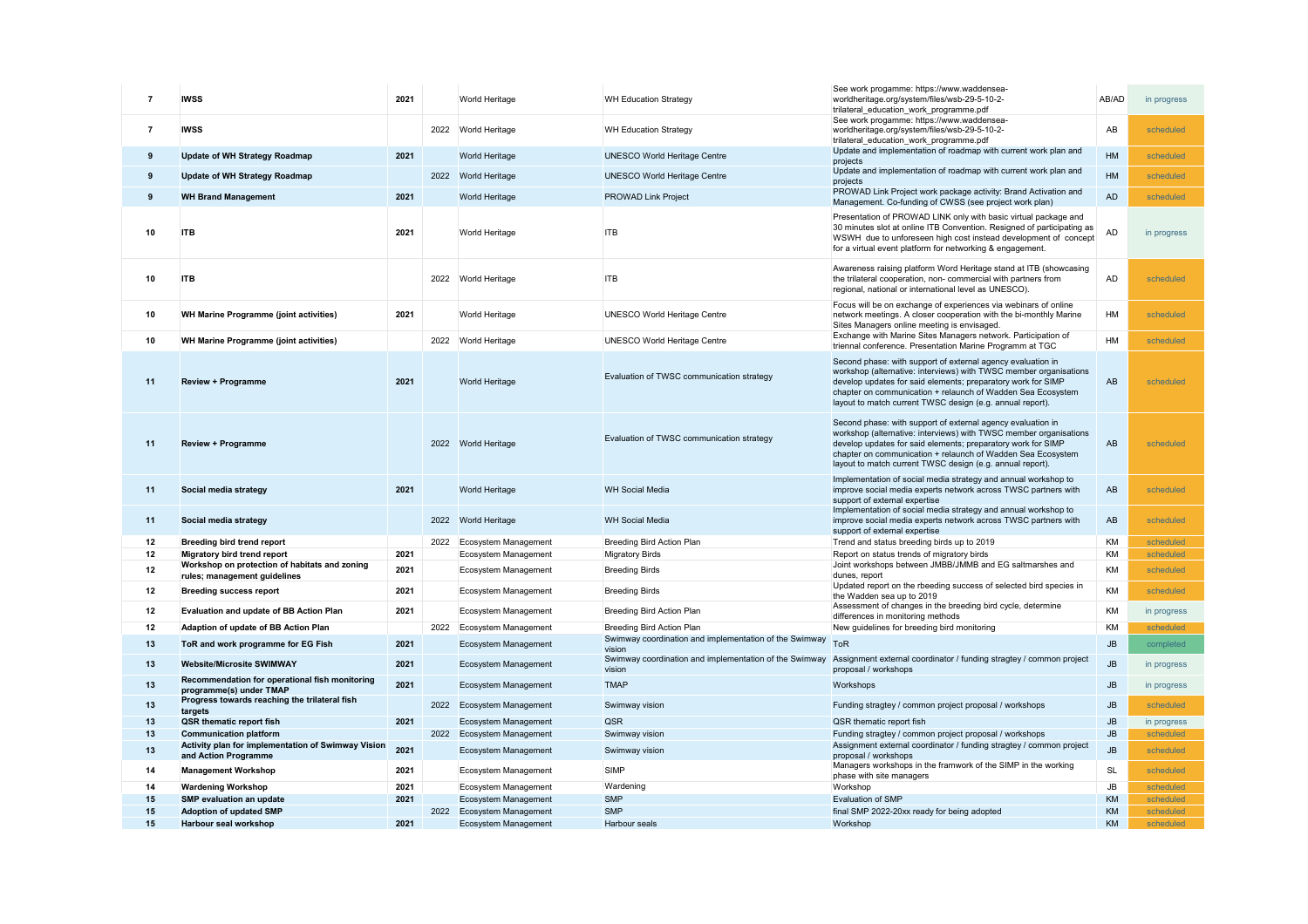| 16              | Harbour porpoise workshop II (WS Marine<br><b>Mammals</b> )                                                                                                     | 2021 |      | <b>Ecosystem Management</b>                                | <b>Marine Mammals</b>                                      | Workshop                                                                                                                                                                                   | KM            | in progress              |
|-----------------|-----------------------------------------------------------------------------------------------------------------------------------------------------------------|------|------|------------------------------------------------------------|------------------------------------------------------------|--------------------------------------------------------------------------------------------------------------------------------------------------------------------------------------------|---------------|--------------------------|
| 17              | <b>Platform Alien Species</b>                                                                                                                                   | 2021 |      | <b>Ecosystem Management</b>                                | Management and Action Plan Alien Species (MAPAS)           | Development and Installation of Internet Information Platform /TMAP<br>Integration                                                                                                         | <b>SK</b>     | in progress              |
| 18              | <b>TMAP parameter review</b>                                                                                                                                    | 2021 |      | <b>Ecosystem Management</b>                                | TMAP parameter suite                                       | TMAP parameter inventory                                                                                                                                                                   | <b>SK</b>     | in progress              |
| 18              | <b>TMAP Strategy</b>                                                                                                                                            | 2021 |      | Ecosystem Management                                       | TMAP parameter suite                                       | <b>TMAP Strategy proposal preparation</b>                                                                                                                                                  | <b>SK</b>     | in progress              |
| 18              | <b>TMAP Strategy</b>                                                                                                                                            |      | 2022 | Ecosystem Management                                       | TMAP parameter suite                                       | <b>TMAP Strategy proposal</b>                                                                                                                                                              | <b>SK</b>     | in progress              |
| 18              | <b>TMAP Handbook</b>                                                                                                                                            | 2021 |      | Ecosystem Management                                       | <b>TMAP</b> parameter suite                                | updated TMAP Handbook                                                                                                                                                                      | <b>SK</b>     | scheduled                |
| 18              | <b>TMAP Handbook</b>                                                                                                                                            |      | 2022 | Ecosystem Management                                       | <b>TMAP</b> parameter suite                                | updated TMAP Handbook                                                                                                                                                                      | <b>SK</b>     | scheduled                |
| 18              | <b>Workshops on TMAP relevant issues</b>                                                                                                                        | 2021 |      | Ecosystem Management                                       | <b>TMAP</b> parameter suite                                | Workshop                                                                                                                                                                                   | <b>SK</b>     | scheduled                |
| 18              | <b>Workshop on TMAP relevant issues</b>                                                                                                                         |      | 2022 | Ecosystem Management                                       | <b>TMAP</b> parameter suite                                | Workshop                                                                                                                                                                                   | SK            | scheduled                |
| 19              | Workshop on trilateral data strategy                                                                                                                            | 2021 |      | <b>Ecosystem Management</b>                                | <b>TMAP data strategy</b>                                  | Proposal for data strategy                                                                                                                                                                 | SK            | scheduled                |
| 19              | <b>Trilateral data strategy</b>                                                                                                                                 | 2021 |      | <b>Ecosystem Management</b>                                | <b>TMAP data strategy</b>                                  | Proposal for data strategy                                                                                                                                                                 | <b>SK</b>     |                          |
|                 |                                                                                                                                                                 |      | 2022 |                                                            |                                                            |                                                                                                                                                                                            | <b>SK</b>     | in progress              |
| 19<br>19        | <b>Trilateral data strategy</b><br>Proposal for presentation and access options of<br>TMAP products (also with regards to QSR<br>/resulting from data strategy) | 2021 |      | <b>Ecosystem Management</b><br><b>Ecosystem Management</b> | <b>TMAP data strategy</b><br><b>TMAP data strategy</b>     | Proposal for data strategy<br>Proposal information system                                                                                                                                  | <b>SK</b>     | in progress<br>scheduled |
| 19              | <b>TMAP information system and GIS strategy</b>                                                                                                                 | 2021 |      | <b>Ecosystem Management</b>                                | <b>TMAP data strategy</b>                                  | GIS products for QSR, SIMP<br>and micro sites                                                                                                                                              | <b>SK</b>     | scheduled                |
| 19              | <b>TMAP information system and GIS strategy</b>                                                                                                                 |      | 2022 | <b>Ecosystem Management</b>                                | <b>TMAP data strategy</b>                                  | GIS products for QSR, SIMP<br>and micro-sites and future strategy                                                                                                                          | <b>SK</b>     | scheduled                |
| 20              | <b>QSR MC Report</b>                                                                                                                                            | 2021 |      | Ecosystem Management                                       | TMAP data strategy (QSR)                                   | <b>TMAP report for MC</b>                                                                                                                                                                  | SK            | scheduled                |
| 20              | <b>QSR Thematic Reports updates</b>                                                                                                                             | 2021 |      | Ecosystem Management                                       | TMAP data strategy (QSR)                                   | <b>QSR Theamtic Report updates</b>                                                                                                                                                         | <b>SK</b>     | in progress              |
| 20              | <b>QSR Thematic Reports updates</b>                                                                                                                             |      | 2022 | Ecosystem Management                                       | TMAP data strategy (QSR)                                   | <b>QSR Theamtic Report updates</b>                                                                                                                                                         | <b>SK</b>     | in progress              |
| 21              | SIMP chapter on sustainable fisheries                                                                                                                           | 2021 |      | <b>Ecosystem Management</b>                                | Contribution to QSR Thematic Report Fisheries              | Inventory SIMP in QSR thematic reoprt fish                                                                                                                                                 | JB            | in progress              |
| 21              | SIMP chapter on sustainable fisheries                                                                                                                           | 2021 |      | <b>Ecosystem Management</b>                                | <b>SMIP</b>                                                | Common ground and legal framework on fisheries. Input from<br>assessment of framework for sustainable fisheries, 2021 QSR and<br>site-managers, 2022 agreements on sustainable fisheries.  | JB            | scheduled                |
| 21              | Status & "Recommendations" (term tbd) for<br>principles of Framework Sustainable Fisheries                                                                      | 2021 |      | <b>Ecosystem Management</b>                                | SIMP/Working approach sustainable fisheries                | Common ground and legal framework on fisheries. Assessment of<br>framework for sustainable fisheries, input from 2021 QSR and site-<br>managers, 2022 agreements on sustainable fisheries. | JB            | in progress              |
| 22              | All activities under LD 23                                                                                                                                      | 2021 |      | <b>Ecosystem Management</b>                                | Marine litter                                              | All activities under LD 23.                                                                                                                                                                | JB            | scheduled                |
| 22              | All activities under LD 23                                                                                                                                      |      | 2022 | <b>Ecosystem Management</b>                                | Marine litter                                              | All activities under LD 23.                                                                                                                                                                | <b>JB</b>     | scheduled                |
| 23              | <b>Inventory or workshop</b>                                                                                                                                    | 2021 |      | Ecosystem Management                                       | Marine litter                                              | Inventory and/or workshop                                                                                                                                                                  | JB            | completed                |
| 23              | <b>Inventory or workshop</b>                                                                                                                                    | 2021 |      | <b>Ecosystem Management</b>                                | <b>Marine litter</b>                                       | Recommendations to the TWSC for improving focussed and targeted<br>collaboration and coordination                                                                                          | JB            | in progress              |
| 27              | Investigation/list of pilot sites or projects to<br>showcase application of the CCAS                                                                            | 2021 |      | <b>Ecosystem Management</b>                                | <b>Climate Change Adaption</b>                             | Climate Change Vulnerability Index (CVI) & Integration of ecological<br>topics                                                                                                             | <b>JB</b>     | in progress              |
| 27              | Syntheses / recommendations for ministerial<br>conference                                                                                                       | 2021 |      | Ecosystem Management                                       | <b>Climate Change Adaption</b>                             | Climate Change Vulnerability Index (CVI) & Integration of ecological<br>topics                                                                                                             | $\mathsf{JB}$ | scheduled                |
| 28              | QSR chapter climate change & coastal defense<br>update                                                                                                          | 2021 |      | <b>Ecosystem Management</b>                                | QSR                                                        | <b>Thematic Report</b>                                                                                                                                                                     | JB            | in progress              |
| 28              | SIMP draft key topic coastal protection                                                                                                                         | 2021 |      | <b>World Heritage</b>                                      | <b>Coastal protection</b>                                  | inventory, common ground and legal framework on coastal<br>protection,                                                                                                                     | JB            | in progress              |
| 28              | SIMP draft assessment of impact on OUV                                                                                                                          | 2021 |      | <b>World Heritage</b>                                      | <b>Coastal protection</b>                                  | Impact on ten key values of OUV                                                                                                                                                            | JB            | in progress              |
| 29              | Treated in SIMP as key topic (Overview on<br>concepts for renewable energy transport/sea floor<br>/(Inventory study 2020)                                       | 2021 |      | <b>World Heritage</b>                                      | Contribution to QSR Thematic Report                        | Renewable energy is one of the key topics in the SIMP. Reports in<br>synergy with QSR Thematic Report Energy                                                                               | <b>SL</b>     | in progress              |
| 32 <sub>2</sub> | Support to the WSF Round table approach planned<br>end 2020 (WSF on lead with support of Ph admin<br>unit, CWSS and TG-M)                                       | 2021 |      | <b>World Heritage</b>                                      | Shipping                                                   | Shipping Round Table, contribution to SIMP key topic, address PSSA<br>OP and the LS Advisory Council request                                                                               | <b>CN</b>     | scheduled                |
| 36              | Science & Research projects reflecting the four<br>thematic lines of the TRA                                                                                    | 2021 |      | <b>Ecosystem Management</b>                                | Trilateral Programming Committee on Wadden Sea<br>research | Support on initiation joint programme trilateral research, e.g. by<br>project development and application for funding. Preparation for<br>ISWSS late 2021                                  | <b>BB</b>     | in progress              |
| 36              | Science & Research projects reflecting the four<br>thematic lines of the TRA                                                                                    |      | 2022 | Ecosystem Management                                       | Trilateral Programming Committee on Wadden Sea<br>research | Support on initiation joint programme trilateral research, e.g. by<br>project development and application for funding. Preparation for TGC<br>2022                                         | BB            | scheduled                |
| 42              | <b>Policy Assessment Report (PAR)</b>                                                                                                                           | 2021 |      | <b>TWSC/World Heritage</b>                                 | Conference and Council preparations                        | Installment of Drafting Group and preparing 1st draft of the MD<br>Wilhelmshaven 2022                                                                                                      | <b>BB</b>     | in progress              |
| 43              | <b>Establish MCD Drafting Group</b>                                                                                                                             | 2021 |      | <b>TWSC/World Heritage</b>                                 | Conference and Council preparations                        | preparing final draft of the MD Wilhelmshaven 2022                                                                                                                                         | BB            | scheduled                |
| 43              | <b>Draft MCD for national consultation</b>                                                                                                                      | 2021 |      | <b>TWSC/World Heritage</b>                                 | Conference and Council preparations                        | Final draft of MD                                                                                                                                                                          | BB            | scheduled                |
| 43              | <b>Trilateral Governmental Conference (TGC)</b>                                                                                                                 |      | 2022 | <b>TWSC/World Heritage</b>                                 | Conference and Council preparations                        | Full Conference and Council meeting organised                                                                                                                                              | <b>BB</b>     | in progress              |
| 44              | International Scientific Wadden Sea Symposium<br>(ISWSS)                                                                                                        | 2021 |      |                                                            |                                                            | Postponed from March to November/December                                                                                                                                                  | <b>SL</b>     | scheduled                |
| n/a             | <b>WSD (LS)</b>                                                                                                                                                 | 2021 |      | <b>TWSC/World Heritage</b>                                 | Wadden Sea Day                                             | Lead switched with National Park Authority "Niedersächsisches                                                                                                                              | KM            | scheduled                |
|                 | <b>WSD (CWSS)</b>                                                                                                                                               |      | 2022 | <b>TWSC/World Heritage</b>                                 | Wadden Sea Day                                             | Wattenmeer" due to cancellation of 2020 event.                                                                                                                                             | AB            | scheduled                |
| n/a<br>n/a      | Project development PHub + Tourism                                                                                                                              | 2021 |      | <b>World Heritage</b>                                      | Partnership development / Partnership Hub                  | different project ideas (e.g. "Clean Wadden Sea Sailing" / Marine                                                                                                                          | <b>AD</b>     | in progress              |
|                 |                                                                                                                                                                 |      |      |                                                            |                                                            | Litter, Seals & Tourism), proposals to be further developped                                                                                                                               |               |                          |